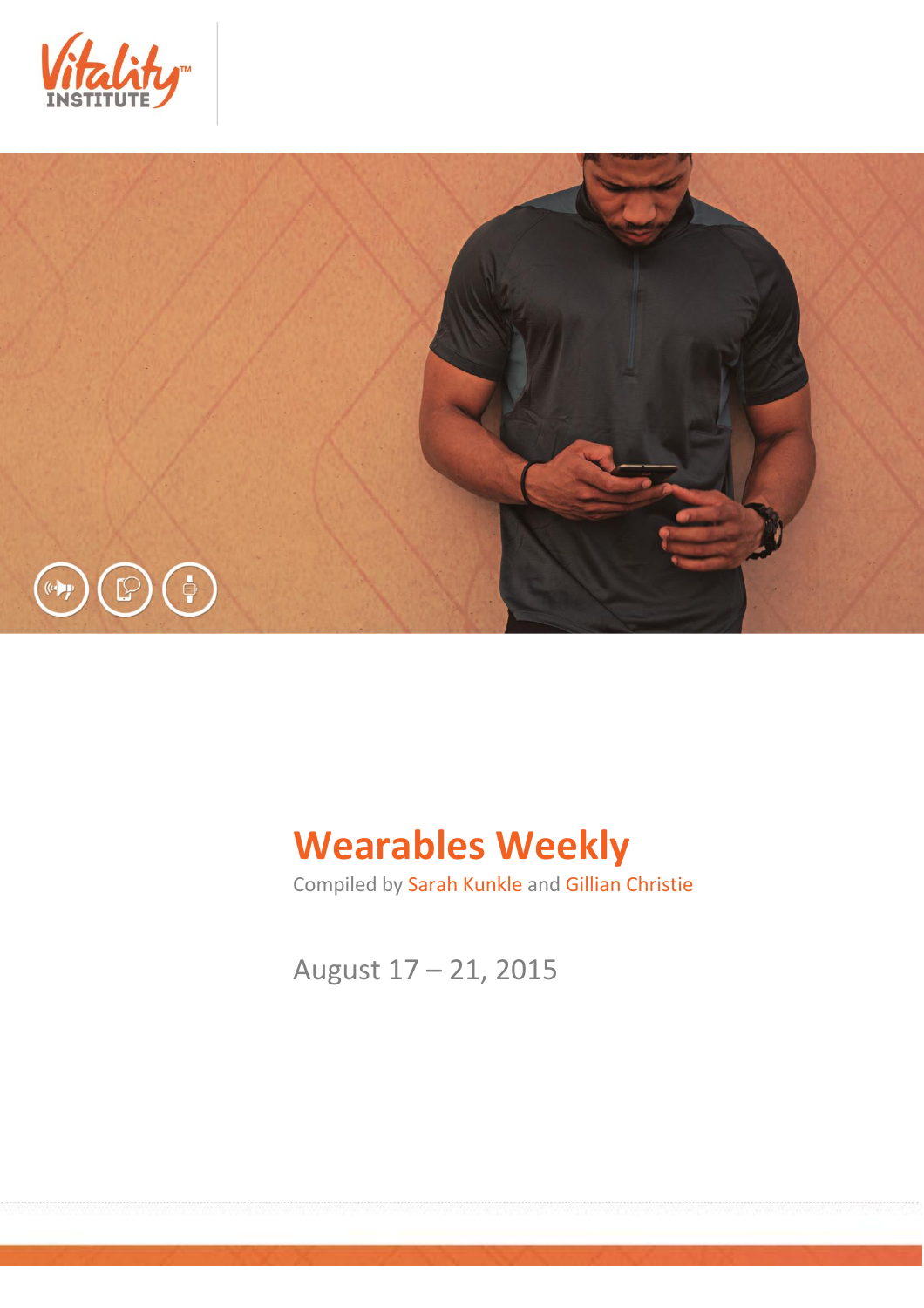

# **A Friendly Reminder:**

## **There are 52 days remaining to provide feedback on the Vitality Institute's [Guidelines for Personalized Health Technology](http://thevitalityinstitute.org/site/wp-content/uploads/2015/07/Responsibility-Guidelines-for-Personalized-Health-Technology.pdf)**

**Submit your comments [here](http://thevitalityinstitute.org/projects/personalized-health-technology/public-consultation/) or email Gillian Christie at [gchristie@thevitalitygroup.com](mailto:gchristie@thevitalitygroup.com?subject=Wearables%20Weekly%20Feedback)**

## **Apple's Fitness Lead Discusses the Watch**

#### *[Read More Here](http://www.outsideonline.com/2006026/apple-watch-fitness-review)*

In a rare interview, Jay Blahnik, Apple's director of fitness for health technologies, discussed the new Watch. Blahnik noted that in designing the Watch, a superior recommendation always came down to "Sit less, move more, and get some exercise." This became the foundation of Activity, the Watch's fitness tracker application. Blahnik contends that the Watch's "three ring" user interface (that prompts users to move and stand) is indeed operating as a motivator, with users becoming interested in closing the rings each day. Analysts believe that Apple has sold more than 3 million watches, captured approximately 75% of the smartwatch market, and generated \$1 billion in revenue.



# **Misfit and Speedo Announce Swim Tracking Device**

#### *[Read more here](http://mobihealthnews.com/46132/misfit-speedo-announce-new-fitness-tracking-device-for-swimming/)*



Misfit has announced a partnership with swimwear manufacturer, Speedo, to develop a new activity tracking device that monitors swimming. The device – the Speedo Shine – tracks lap count for a variety of stroke types. The device syncs with the Misfit mobile application, which shows the number of laps, swim distance, calories burned, and points earned, along with data on walking, running, cycling, and sleep. Misfit is also considering advanced swim features as an upgrade to future versions of the device. The device will cost \$79.99 (which is \$10 more than the Misfit Shine activity tracker), and will be available at Apple brick-and-mortar and online stores, Misfit.com and SpeedoUSA.com starting on September 1.